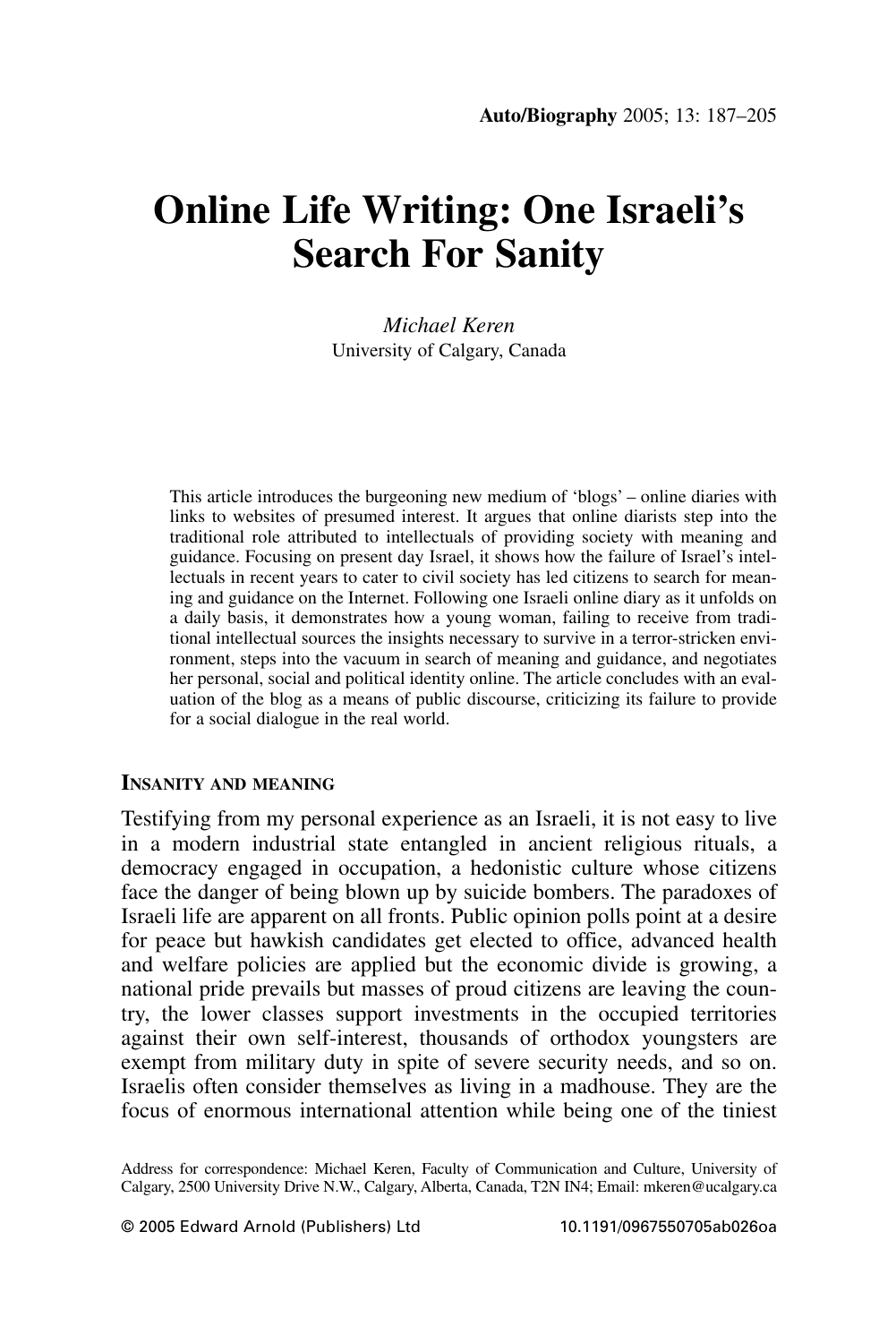nations in the world; they engage in endless debate over the direction the country should take while going nowhere; they love their land but system-<br>atically destroy its natural resources; they give to charity but kill each other in road accidents.

Living with paradoxes and contradictions requires mechanisms that<br>would allow citizens to make sense of their surroundings. This is where the role of intellectuals as interpreters of the human condition comes in. Intellectuals are those who provide the members of every society with meaning and a sense of direction. There would be intellectuals in society even if there were no intellectuals by disposition, wrote Edward Shils (1970). In different eras, different groups fulfilled the intellectual function. Mostly, it was the church that provided societies with meaning and guidance. In the modern era, writers, scholars and artists have undertaken this function, which has changed the base from which intellectuals derive their right to be heard. If in the past, the source of their authority was transcendental, today their authority is mostly derived from civil society.

'Civil society' refers to the plurality of social groups operating in democratic states in relative separation from the state. These groups express concerns that are not necessarily given high preference by the political system: human rights, the environment, support of the arts, and so on (Colas, 1997; Walzer, 1995). Intellectuals may be seen as spokespersons of these groups. When writer Émile Zola stood up during the Dreyfus affair in late nineteenth-century France and wrote 'J'accuse' against the church, military and political establishments, he did so in the name of norms of truth and justice sanctioned by civil society (Traverso, 2004).

The view of intellectuals as spokespersons of civil society raises expectations of them: to get involved in issues of concern to civil groups; to communicate with large strata of society; to act towards the preservation of a pluralistic social structure; to encourage civilized forms of public debate, and to take responsibility for occurrences in the world around them (Goldfarb, 1998; Lila, 2001; Said, 1994).

In Israel, intellectuals have traditionally played an important role in developing the cultural capital that turned Israel into a democratic country. Writers provided the language and ideas that facilitated nation building, scholars devised the constitutional and institutional infrastructure of the state, and artists participated in critical discourse over the direction it should take. Intellectuals stood at an important crossroad of a nationbuilding process dominated by the state, helping to protect the civil society from the socialist and nationalist forces that challenged it (Keren, 1989).

However, in recent years, much of this has changed, partly as a result of the fact that a large part of the public discourse is taking place in the mass media. Although intellectuals are still playing important roles in social causes such as child protection or freedom of the press, their voice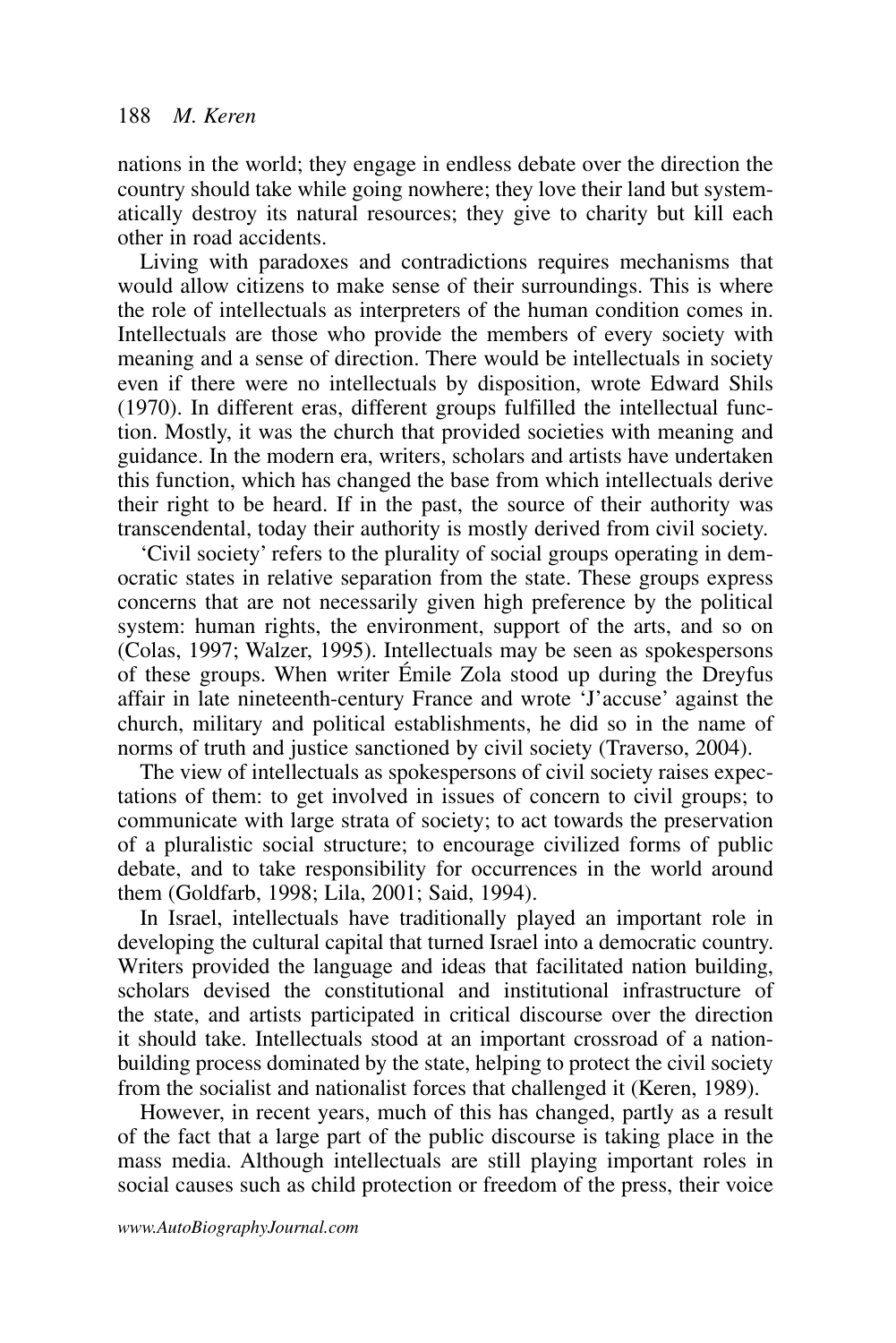is mostly heard on national political issues. They take partisan sides, join politically one-sided 'think tanks', preach to the converted and make little effort to reach out to the wide strata of society. They often seem more concerned with promoting their own power and status than with the issues under consideration, and when appearing on television, their language does not differ much from that of Israeli politicians, who are not known for their civilized forms of expression. Rather than take responsibility, they accuse anyone but themselves for the misfortunes of the country. Generally speaking, a process can be identified in which intellectuals, or at least the salient element among them, are being politicized to an extent that distances them from the concerns of civil society (see, for example, Halkin, 2004; Morris, 2004).

With intellectuals distancing themselves from civil society, they no longer provide it with meaning and guidance. And if we accept Shils's functional assumption that every society needs a social stratum providing it with meaning and guidance, then we must look for it elsewhere. Many Israelis are definitely looking elsewhere, realizing that intellectuals may be 'speaking truth to power' (Wildawsky, 1987) but are not speaking to them. In order to cope with the reality surrounding them, citizens take advantage of the opportunities opened up by the Internet to form new modes of individual and public discourse. I refer in particular to the new medium of weblogs spreading on the World Wide Web. Weblogs, or simply 'blogs', are online diaries with links to websites of presumed interest such as traditional media outlets. They came into being in the mid-1990s when Web designers put up personal journals at their<br>home pages and linked to each other. In 1999, a company named Pyra developed the software that allowed people who were not skilled in Web design to create and manage their own weblogs and the phenomenon burgeoned. Today, millions of blogs are produced in all five continents  $(Soranure, 2003)$ .

Blogs include many of the life-writing genres classified by Tristine Rainer: autobiographies, memoirs, confessions, spiritual quests, meditations, personal essays, travelogues, autobiographical short stories and novels, portraits, complaints, conceptual writings, works of humour, family histories, and so on (Rainer, 1998). The growth of the 'blogging' phenomenon has been described as a revolution: '[the] weblog, a sort of amalgam of commentary, diary and reference, may be to the Anglosphere's traditional modes of power what the printing press was to the medieval church and its intellectual monopoly 500 years ago' (Bennett, 2001). This new medium is revolutionary in that is liberates individuals from the reign of publishers, editors, literary critics and other agents who, in the past, decided whose life is fit to print and whose is doomed to be forgotten.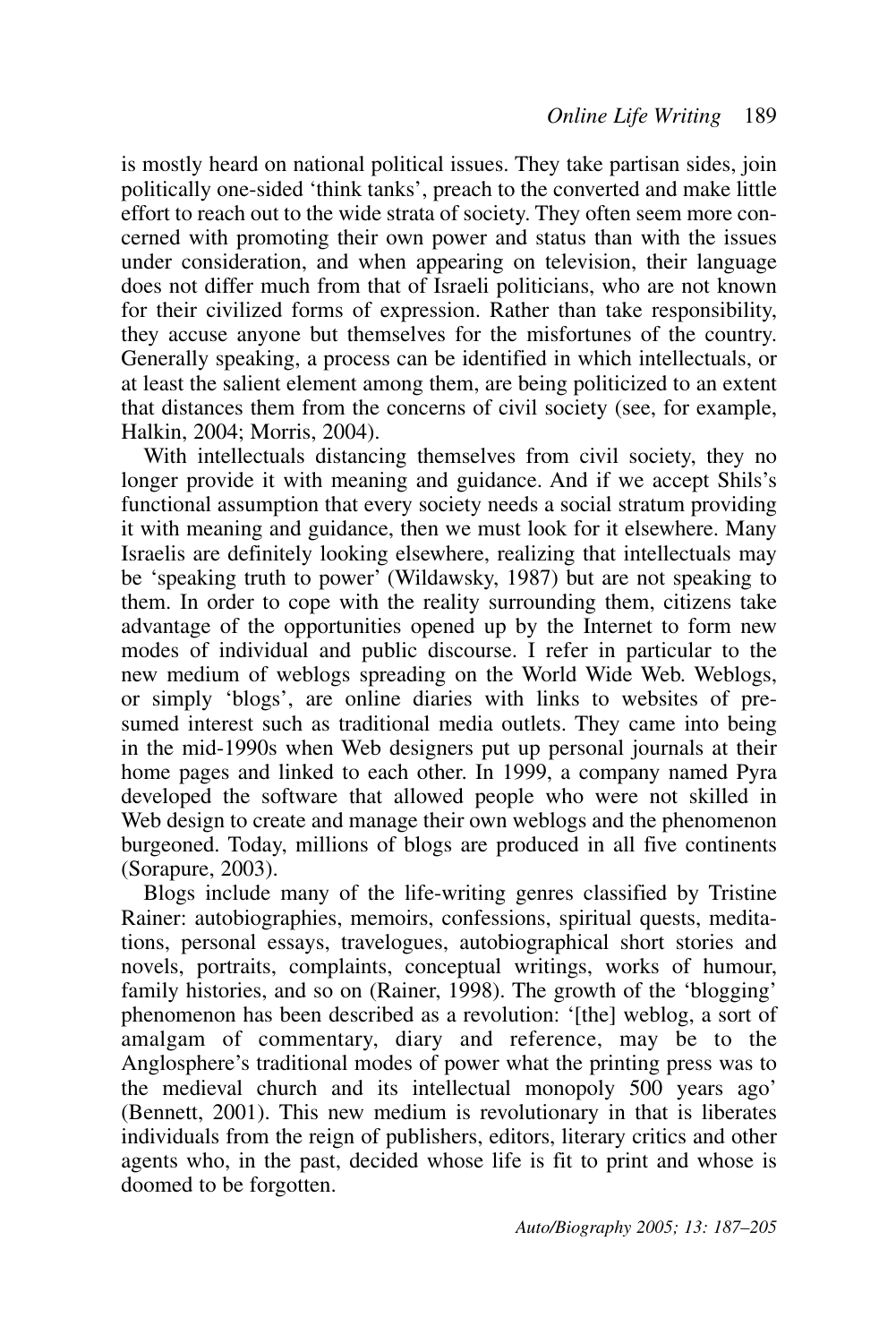Since ancient times, individuals have had an urge to express and disseminate their ideas and experiences, but the voice heard in autobiographies was mostly that of people who had achieved public prominence. Today, the Internet allows non-prominent people (although only those on one side of the digital divide) to express their unique voice. Millions take advantage of the blogging software to publish their life stories, or some fake version of them, and negotiate their own personal, social and political identities as they do so. That software also allows individuals who fail to receive meaning and guidance from traditional sources to search for it themselves.

In this article, I follow one Israeli online diary as it unfolds on a daily, sometimes hourly, basis. I demonstrate how a young woman living in an 'overburdened polity' (Horowitz and Lissak, 1989), and failing to receive the insights necessary to survive in it from traditional intellectual sources, steps into the vacuum in search of meaning and guidance. The diary's title, 'Not a Fish', hints at the blogger's urge to escape traditional modes of discourse for the sake of new ones. The title is taken from a Zen story that exposes the selfimportant nature of scholarly debates while providing a lively alternative consisting of simpler modes of expression. Here is the story:

One day Chang Zzu and a friend were walking by a river. 'Look at the fish swimming about', said Chuang Zzu, 'They are really enjoying themselves.'

'You are not a fish', replied the friend, 'so you can't truly know that there are enjoying themselves.

'You are not me', said Chuang Zzu, 'so how do you know that I do not know that the fish are enjoying themselves?'

 $(29.6.02)$ 

Not only does the blogger mock such polemics, she presents a different mode of expression. Writing an online diary, she does not storm into the public debate once an issue emerges on the political arena but relates to social and political issues on a continual basis, communicates with a wider variety of social groups than many writers, scholars or artists do, is far less concerned with her personal status, uses a rather moderate writing style, and depicts a deep sense of responsibility. Let me now follow this diary from its beginning in June 2002, observing its handling of civil concerns, analysing its political contributions, and noting its advantages and disadvantages as a medium of public discourse.

## 'NOT A FISH'

Let me begin with a word of caution. The medium of blogs is a researcher's paradise in that it allows us to follow what large numbers of individuals write about a wide variety of subjects on an ongoing basis. Moreover, while allowing the expression of personal and intimate feelings,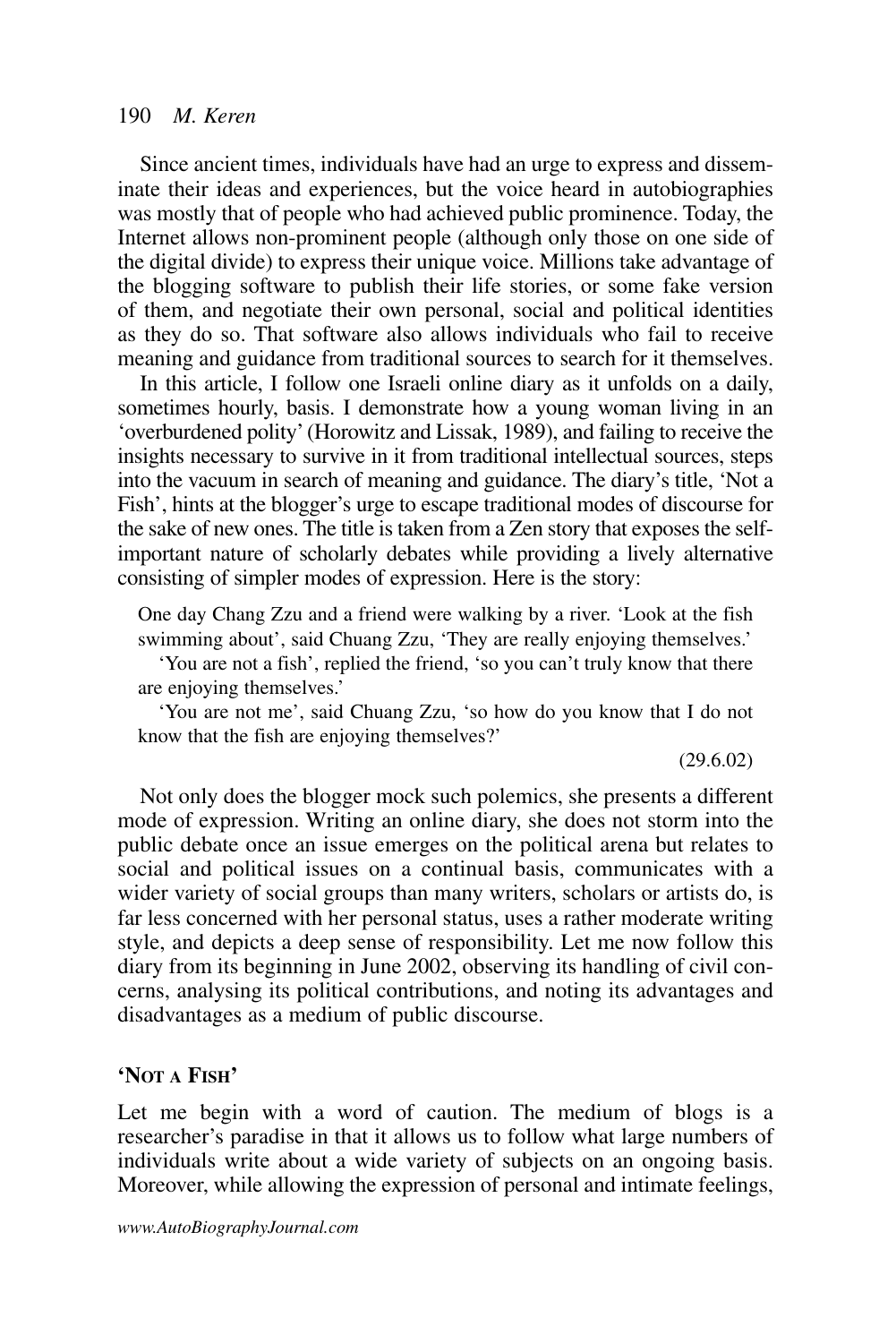blogs are published texts appearing on the World Wide Web and are thus, like literary texts, accessible to everybody to read and study. At the same time, blogs are also a researcher's nightmare because of the difficulty of applying traditional research methods to this medium. It is impossible to generalize about blogs on the basis of random sampling, for instance, because of the absence of a clear, stable, finite universe of blogs to be sampled. It is also impossible to generalize about the bloggers because the whole phenomenon is located in virtual reality; we know little about them besides their nicknames. The person presented in an online diary may be in part or in full a fictional character and for all practical purposes ought to be treated as such.

Thus, we must remember the limitation of blogs; they are unique autobiographical works whose author may be real or fictional. This, however, does not reduce their importance as sources of insights on social and political life. Just as an analysis of Winston Churchill's autobiography may generate insights on the political world even though it does not constitute a sample of leaders' autobiographies, or an analysis of George and Weedon Grossmith's novel *The diary of a nobody* may generate hypotheses on political life in Victorian England despite the fictional nature of this diary, so can 'Not a Fish' be instructive. This blog has not been chosen because of the identity of the author (known to us only from its representation on the Web) or because it constitutes a representative sample of Israelis, but because of its clear style and format, its continuous and successive entries, and its bilingual nature, which makes it an important source of insights on contemporary Israeli life.

Not a Fish' (http://imshin.blogspot.com) is written both in Hebrew and in English. As reported by Bronson, blogs by English speaking Israelis play a unique role in helping readers abroad to form opinions about Middle East politics. The immediacy and interactivity characterizing blogs is a great advantage in a country subjected to terrorist attacks. After a major event, bloggers all over the world turn to Israel's English blogs for immediate information. Moreover, as many English speakers in Israel are associated with right-of-centre political positions, these blogs are often seen as an alternative voice to a world media known for its anti-Israeli stand (Bronson, 2004).

The author of the blog calls herself 'Imshin'. She is described in an online profile of June 2004 as a 39-year-old Israeli working mother. Born in Liverpool, she moved to Israel with her parents when she was nine and today she lives in Tel-Aviv with her husband Bish, their two daughters aged nine and twelve and a half, and a tiny black kitten called Shoosha. Her work in an undemanding clerical job in the public service leaves her plenty of time to worry about current affairs (Normblog,  $2004$ ).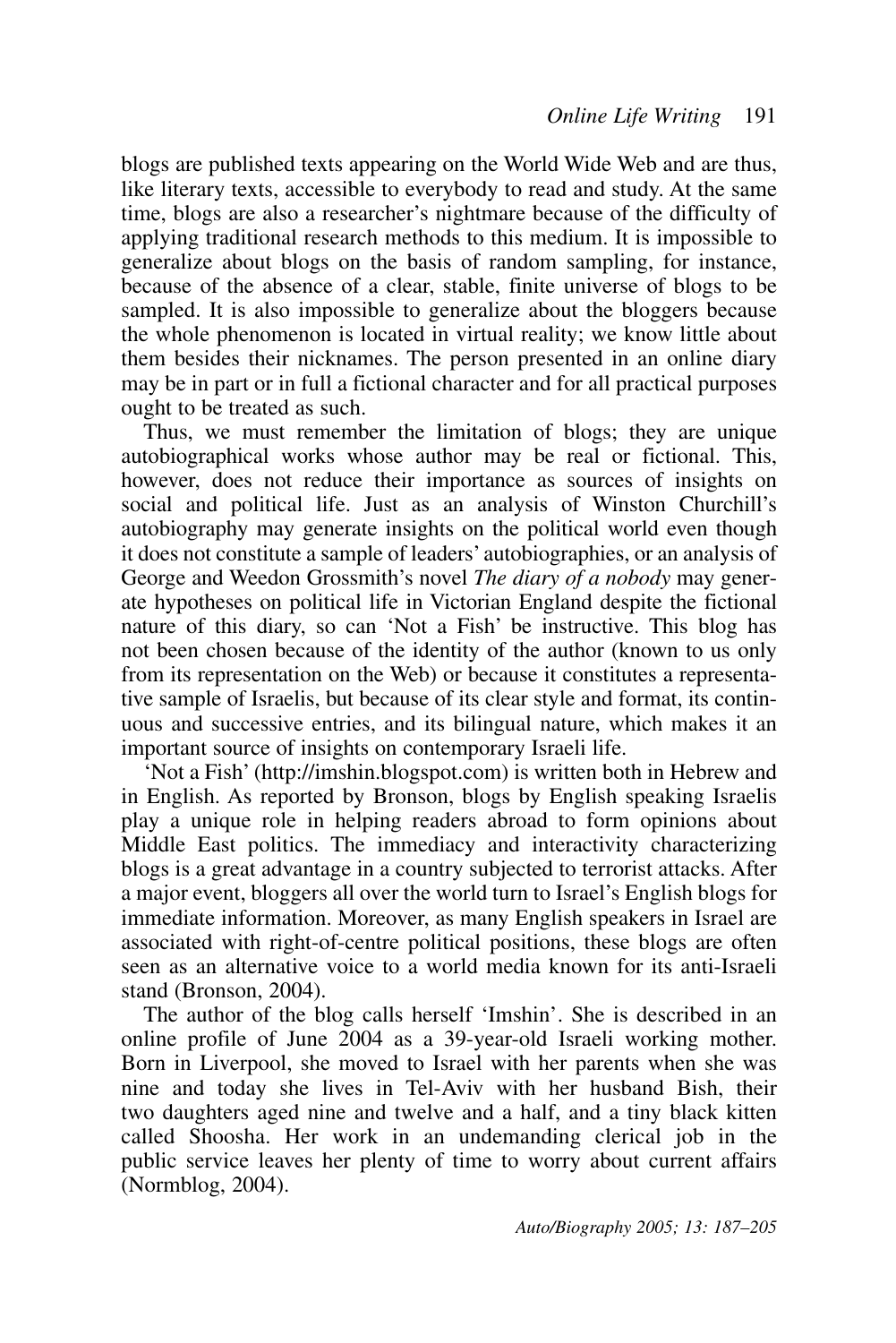#### 192 M. Keren

The blog stands out for its lack of pretence. Its logo describes it as 'the meaningless chatter of your regular split personality Israeli mother trying to make sense of current insanity'. As one follows the diary for two years, the insanity involved in life in the Middle East does not disappear but its interpretation from the perspective of one citizen rather than of politics, religion, history or metaphysics makes it easier to cope with. In a region of the world in which political positions are expressed in messianic rage, it is refreshing to encounter a different approach that combines straightforward observation with scepticism. Explaining the meaning of blogging to her, the diarist writes:

I know the things I say are nothing special, probably not very different from the thoughts and feelings of many ordinary Israelis. I'm no great scholar, no brilliant columnist. I'm not very right wing, or very left wing, by Israeli standards. I'm somewhere in the middle, a bit mixed up, swayed by emotions. I have no hidden agenda. I just say what enters my mind at a given moment. All I have to offer is my little angle of Israeli life.

 $(3.12.03)$ 

Imshin is aware, however, that her 'little angle' may be useful in terms of the broader public discourse:

Could this not be useful for someone who wants to help peace along and needs to really know and understand both sides, and not just what he or she believes is right and just, based on previous life experiences from other parts of the world? Does compromise not take into account the dreams and fears of both sides in a conflict? Is my contribution so far less valuable than that of someone with fury in his or her eyes, standing on a street corner chanting mindless, inflammatory slogans that someone else thought up, and that mean very little, but serve to increase hatred between the sides?

 $(3.12.03)$ 

Imshin is neither a 'peacenik' nor a warmonger. She is observing the violence in the Middle East with a sense of moderation that diverts from the rigid categories by which both right wingers and left wingers approach the situation. She calls neither for a hard hand nor for a soft hand by Israel toward the Palestinians but for a sober examination of the conflict and its solutions. The first entry in the blog followed a suicide attack in Jerusalem that killed 19 people. In response, Imshin posted a letter written during the American Civil War describing Ulysses S. Grant's behaviour after the first disastrous day of the battle of Shiloh in 1862. Grant refused to consider retreat, yet acted in sober serenity.

The technology allowing bloggers to link to a variety of materials, especially news items appearing in newspaper websites, and add their responses to them, makes them a kind of media watch group. On 22 June 2002,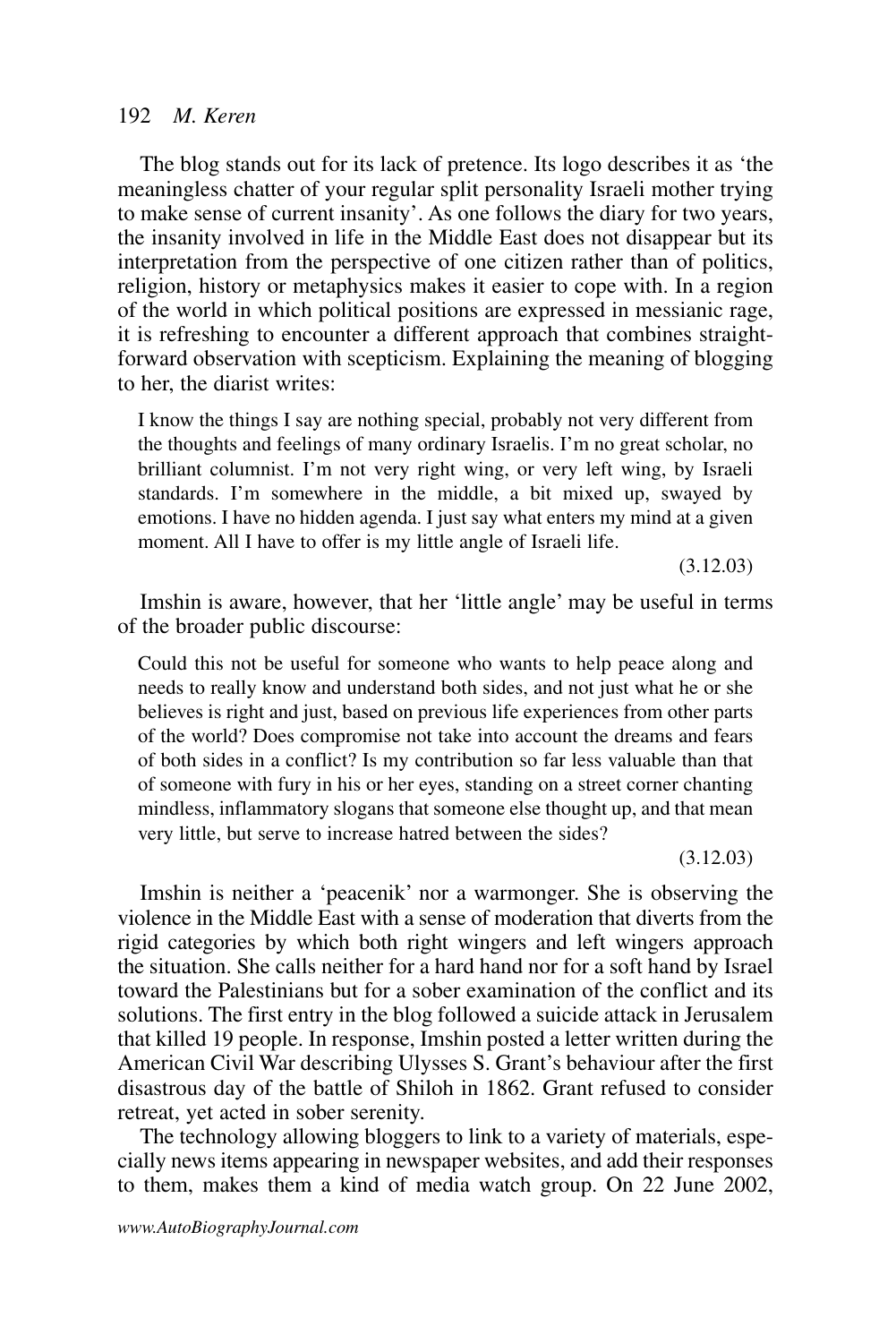Imshin posts an article by Matthew Parris on suicide bombers, published in the London Times. According to this post, Parris assumes that both sides to the Israel-Palestine conflict would accept the notion that 'encompassing your own death in the killing of other people may sometimes be justified, even noble. If you or I could have brought down the temple in which the Third Reich sat, killing ourselves too, that might (I presume we agree) have been a noble act.' He is also quoted writing that 'I do not think that in his heart an Israeli would deny that, if your enemy has taken land that is rightfully yours and occupied it, then not just your enemy's army but his wife and son and daughter and servants and all who, under his protection, come to live and make their living on the stolen land, are aggressors.'

Imshin, who feels that the article simply justifies the killing of Israeli civilians, exposes the rhetorical technique by which this is allegedly done: justifying murder of a group by making assumptions about what that group seems to agree to. Responding to the above statement that no Israeli would deny the right to operate against the wives, children and servants of perceived aggressors (which, incidentally, may also be seen as hinting at biblical justice), she excludes herself from the consensus imposed on her in that contention, which she can easily do because of the personal nature of the blog: 'Wanna bet, Matty boy? This Israeli denies it. By this logic we should be shooting the children and younger siblings of suicide bombers'. She also exposes the nuances used by the writer to squeeze in a vicious point: 'Notice how he very subtly equates Israel with the Third Reich? You wouldn't even notice it!  $\ldots$  I find this neat philosophical reasoning that makes such a compelling moral case for blowing up little babies *extremely* brilliant'  $(22.6.02)$ . Two days later she exposes in similar fashion the homogeneous nature of the Argument page of the British *Independent*: 'I must say I haven't seen much argument on this page, at least about the Middle East. All columnists seem to agree that the Israelis are war criminals and Nazis and deserve to be blown up'  $(24.6.02)$ .

The problem is that blogging exposes violations of journalistic standards while it has no standards itself, and Imshin is aware of it. Having written analysis reports for a living, she doubts how long she would keep up with online writing. As a professional writer, she says, she used to work a few days or weeks on a piece, doing research and having plenty of time for thinking about phrasing before she even started writing. But blogging is different. This is much more fun. I get to say whatever stupid idea pops into my head. And I don't have to submit everything I write to censorship by my boss, just because his name is also on it'  $(30.6.02)$ .

The ability to say whatever stupid idea pops into one's head is problematic in that it allows bloggers to spread unsubstantiated rumours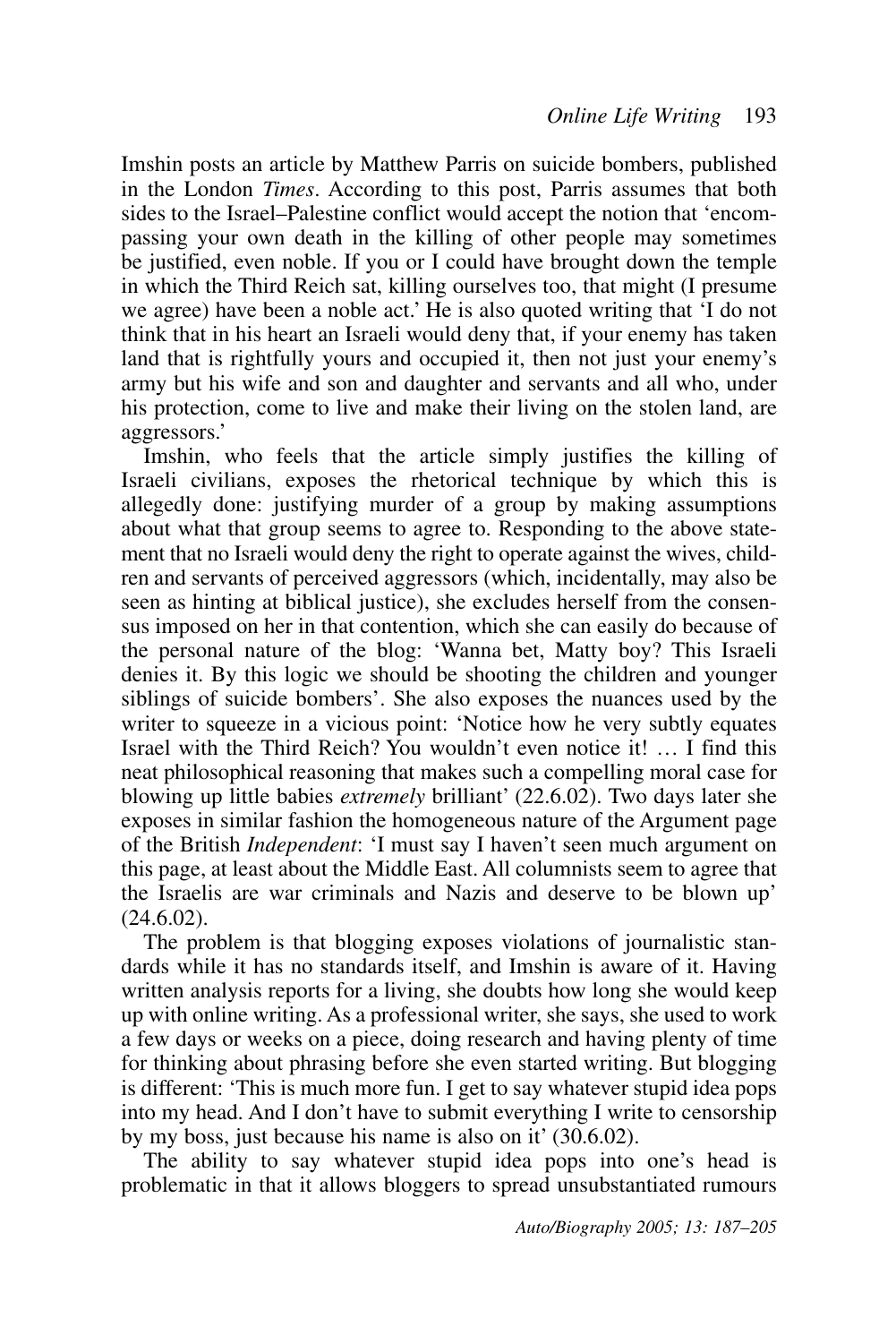and make irresponsible statements. Alan Wolfe has compared today's bloggers to the pamphleteers of the colonial era in America. 'Pamphleteering is what happens when no one – editorial writers, university professors, publishing executives – is doing much "filtering"' (Wolfe, 2004). The lack of filters does, however, have an advantage in that the blogger is not confined to any agenda but may comment on civil issues that are not solicited by any 'boss'. During a regular week in June, we thus follow Ishmin's feelings when she notes the last day of school for her two girls, the closing of a little Zoological garden by request of the Society for the Protection of Nature in Israel, or her wonderings about changes in Ronaldo's hair. Save perhaps the latter, these issues, which are part of our daily life experiences, are not without larger public implications. Take summer vacation for instance. While the readers of this blog are led through the familiar experience of the last day of classes, they are also exposed to an Israeli mother's concerns over the raising of kids in a region in which the summer vacation may provide suicide bombers with greater opportunities to blow them up in public gatherings, such as ice cream parlours. Here is the entry:

Summer vacation is an extra challenge for city dwellers with kids. Especially nowadays. If perverts and crazy drivers aren't enough, now I have to worry if it's safe for my elder daughter to have an ice cream at the ice cream parlor with her pals, or go to her favorite haunt  $-$  the local toyshop. Among some of the other mothers I'm regarded as very liberal, because I allow my daughter to ride the mini-bus to the swimming pool. What am I to do? Put her under house arrest all summer?

 $(2.7.02)$ 

Such statements may sometimes appear in the established media. On the first day of summer vacation, a television crew would interview an occasional 'man on the street', in an item appearing close to the weather report, which would turn the worries of civilians into a colourful episode. Here, however, the worries about one's daughters travelling on the minibus become an integral dimension of the Israeli condition, a dimension ignored by politicians and pundits (unless it temporarily serves a broader political agenda) but kept alive by bloggers. As we follow the fear of a citizen in an online diary, we get a more intimate understanding of it: when Imshin is awaiting a suicide attack, we are exposed to a lively picture of the symptoms accompanying the dread of impending disaster: 'My throat feels constricted, my breathing is slightly labored and my heart beats way faster and harder than usual. Oh, and I feel nauseous. (No, I'm not pregnant)'  $(3.7.02)$ .

She feels the traditional media cannot serve as her voice in such moments, not even a liberal newspaper like *Haaretz* priding itself for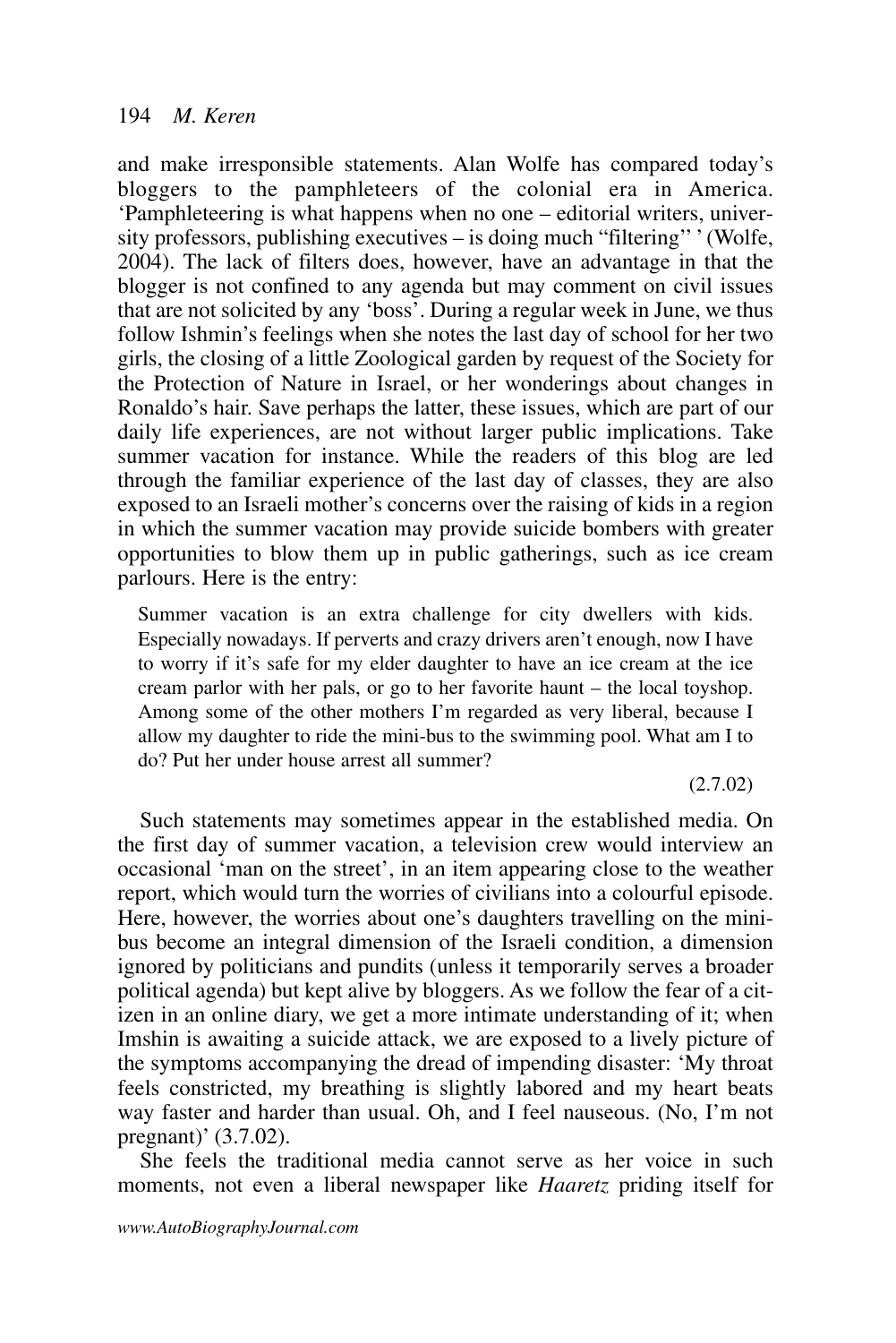its appeal to the Israeli intelligentsia. Like many educated Israelis, Imshin has subscribed to *Haaretz* for many years, but came to realize that it neglects her civil concerns. Commenting on an article by the newspaper's editor, she complains that although *Haaretz* still gives good coverage to events, the opinion columns, editorials and in-depth stories have a common political agenda that does not account for the feelings of the great majority of Israelis. By this she refers not to the 'silent majority' in the American sense, namely those who feel underrepresented by an allegedly liberal press, but to the civil society whose incumbents may share the columnists' political views but whose civil concerns are ignored. Imshin exposes a growing gap between journalists, who claim they provide objective coverage, and citizens who sense that the coverage of civil society is, at best, 'patronizing and condescending'  $(4.7.02)$ .

The alternative medium of blogging may be seen as a more authentic voice of civil society. It is not only the themes that are brought up in the online diary, compared to their omission in other media, but the fact that we read them as part of an unfolding life story. One mother's worries during summer vacation are not framed in accordance with a political narrative, but we get to follow them as part of an overall summer experience, which includes, for instance, the presence of sandals in shop windows: Time to go shopping. Now if I was still in my early twenties, I would a) worry that if I bought them now, they would be terribly out of fashion by next summer; b) not be able to afford them even at the cheaper prices'  $(9.10.02)$ .

This allows a different reading of Israeli life than provided in the Guardian or in *Haaretz*. It becomes a more complex experience in which the change of seasons, ignored by the media but not by the autobiograthe change of search, generally, selecting the larger political and security context. The presence of the larger context is demonstrated in the following description of Imshin's family outing in Northern Israel. The family swims in one of the sources of the Jordan River, sensing the refreshing effect of the ice-cold water and strong flow in a hot August day, but the blogger also recalls that this is the same river the Syrians tried to divert in the 1960s. Or consider this: 'In the afternoon, after a rest, we took the kids to ride horses in nearby moshav [village] She'ar Yishuv, where seventy-three army officers and soldiers were killed, five years ago, when two air force helicopters collided in the worst military accident Israel has ever seen' (22.8.02).

This depiction of the little joys of life sought in a country living in the shadow of conflict may seem thrilling to some and disturbing to others, but the point is that a new medium is developing that allows such selfexpression. Moreover, the new medium allows the blogger to negotiate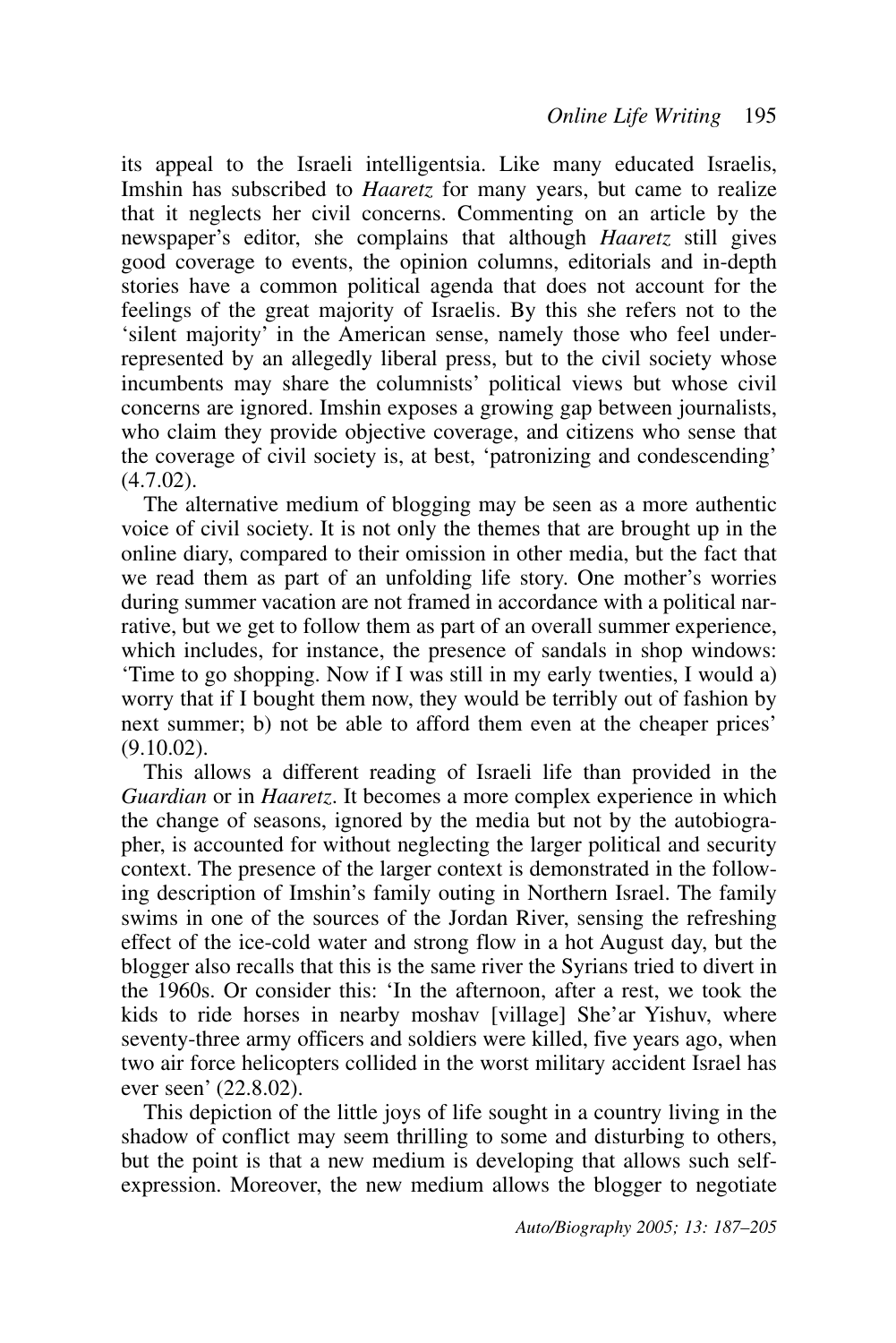her condition, to contemplate what her life is worth in view of her being destined to live it in turbulent times. Her conclusion is straightforward:

Occasionally someone remarks how brave we Israeli bloggers are. Our life is so dangerous and still we laugh. What are they talking about? My life is wonderful. I am the luckiest of people (tfu tfu tfu. Sorry, it's a reflex). I have enough to eat and drink. I am healthy (tfu tfu tfu again). The sun shines every day and I am surrounded by love. What more could anyone possibly want? (a guarantee of immortality, you suggest? No, I pass.) If I get blown up tomorrow, don't reread this post and shake your heads in sorrow. Be happy for me. I may be dead, but the day before I died was a great day. Who could ask for more?

 $(21.6.03)$ 

## THE BLOGGER'S POLITICS

The civilian concerns identified in this blog do not imply a lack of interest in 'larger' political issues. To the contrary, this blog takes on many burning political issues. The civilian filter through which the political issues are considered, however, leads the blogger to escape rigid political ideologies, a main component of political discourse in Israel. Imshin understands the need of many to cling to such ideologies; it helps them feel more certain about the future. If only their solution to the Middle East conflict would be accepted, the future would be secure. On the other hand, giving up rigidity for the sake of uncertainty is hard: 'Uncertainty is a part of life there's no getting away from. But it's difficult to live with it staring you in the face all the time. The belief or hope that your children and grandchildren will have lives that are not living nightmares is helpful in keeping you from going mad'  $(7.7.02)$ .

Yet, the blogger feels she has no choice but to live with uncertainty:

Some here are stubbornly clutching on to the belief that an end to occupation will magically solve all. Some are just as adamant that we have a divine right to all of the historical land of Israel and that this right is holier than living peacefully with the people we share this land with. Most are somewhere in the middle, awoken from false hopes of easy solutions, but realistic enough to understand the need for painful compromise to make the future possible here.  $(7.7.02)$ 

She adds that the fear of what the future holds in store for her and for her descendants in this accursed part of the world is stronger and deeper than the everyday fear of terrorist attacks. Yet none of the firm solutions appeals to her: 'Some have hardened their hearts and others have become remarkably compassionate for the other side. Compassionate to a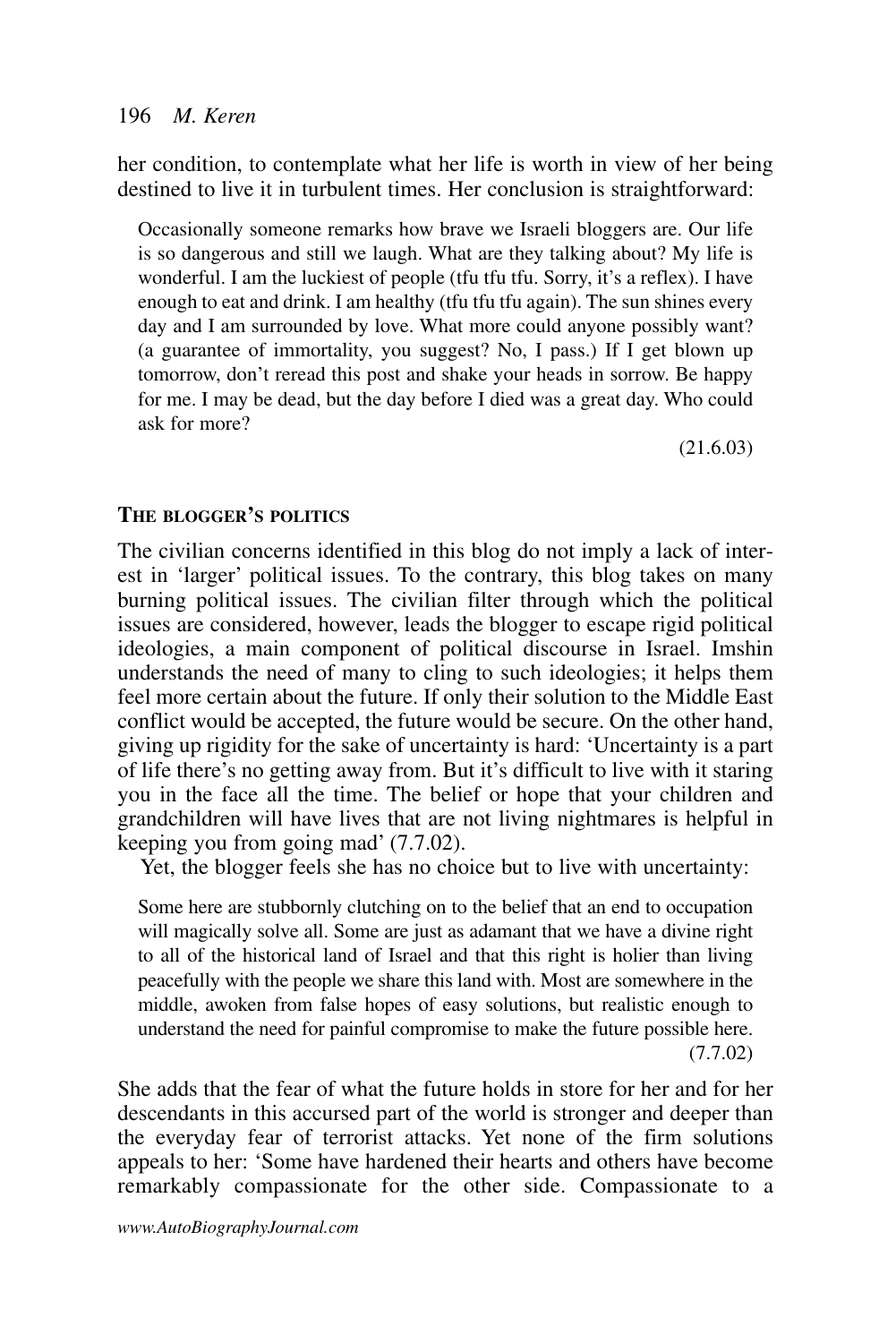degree that causes them to belittle and disregard the dangers we face'  $(7.7.02)$ .

She thus continues to live with uncertainty and ambiguity. On the one hand she opposes those who hardened their hearts and searches for a solution to the Israeli-Palestinian conflict. On the other hand, the solution proposed by those who, out of compassion for the Palestinians, would want the Jews to go back to where they came from, is unacceptable: 'They don't seem to understand that we can't 'go back to where we came from'. We came from nowhere and we've nowhere to go'  $(7.7.02)$ .

One way to overcome the difficulties of uncertainty and ambiguity is ... blogging. It is easy to identify the therapeutic nature of 'Not a Fish' for the person writing it. 'Do you know, writing this blog is like psychotherapy. I used to **hate** reading the Guardian. Everything I read used to infuriate me. Now it's one of my favorite reads because I know I can always make nasty remarks about it on the blog'  $(10.7.02)$ .

The blog becomes the medium in which one expresses frustrations over political statements or events that seem wrong, or highlights those that seem right. Much attention is devoted to what Imshin perceives as anti-Semitic nuances in British public opinion. A typical example concerns her and many other bloggers' involvement in the scandal over the refusal of pathologist Andrew Wilkie of Oxford University to accept an Israeli doctoral student for having served in the Israeli army. Imshin posts Professor Wilkie's letter to the prospective student according to which he has 'a huge problem with the way that the Israelis take the moral high ground from their appalling treatment in the Holocaust, and then inflict gross human rights abuses on the Palestinians'. She responds to it by dwelling on her own autobiographical experience, describing the veiled anti-Semitic atmosphere in which her parents grew up in the North of England in the 1930s and 1940s, where Jews were being blamed for the war. While some Jews tried to rationalize such behaviour by relating it to the reality of a religiously diverse city in which everyone picked on everyone else, her parents, she tells, became active Zionists and left

What has this undercurrent of anti-Semitism, which her parents experienced in Britain as children during the war and after, got to do with present day discrimination in Britain against Israelis for political reasons, she asks. Her answer: Professor Wilkie of Oxford makes the equation between Israelis and Jews himself when he equates Israelis to Holocaust survivors, although no Israel existed when the Holocaust took place. 'Somehow I find myself terribly offended by the Holocaust sentence, rolled off so glibly and thoughtlessly. You get the feeling the good professor and his friends use this line freely in their stuffy cocktail party chitchat, without really thinking about it's meaning. (I am especially struck by the words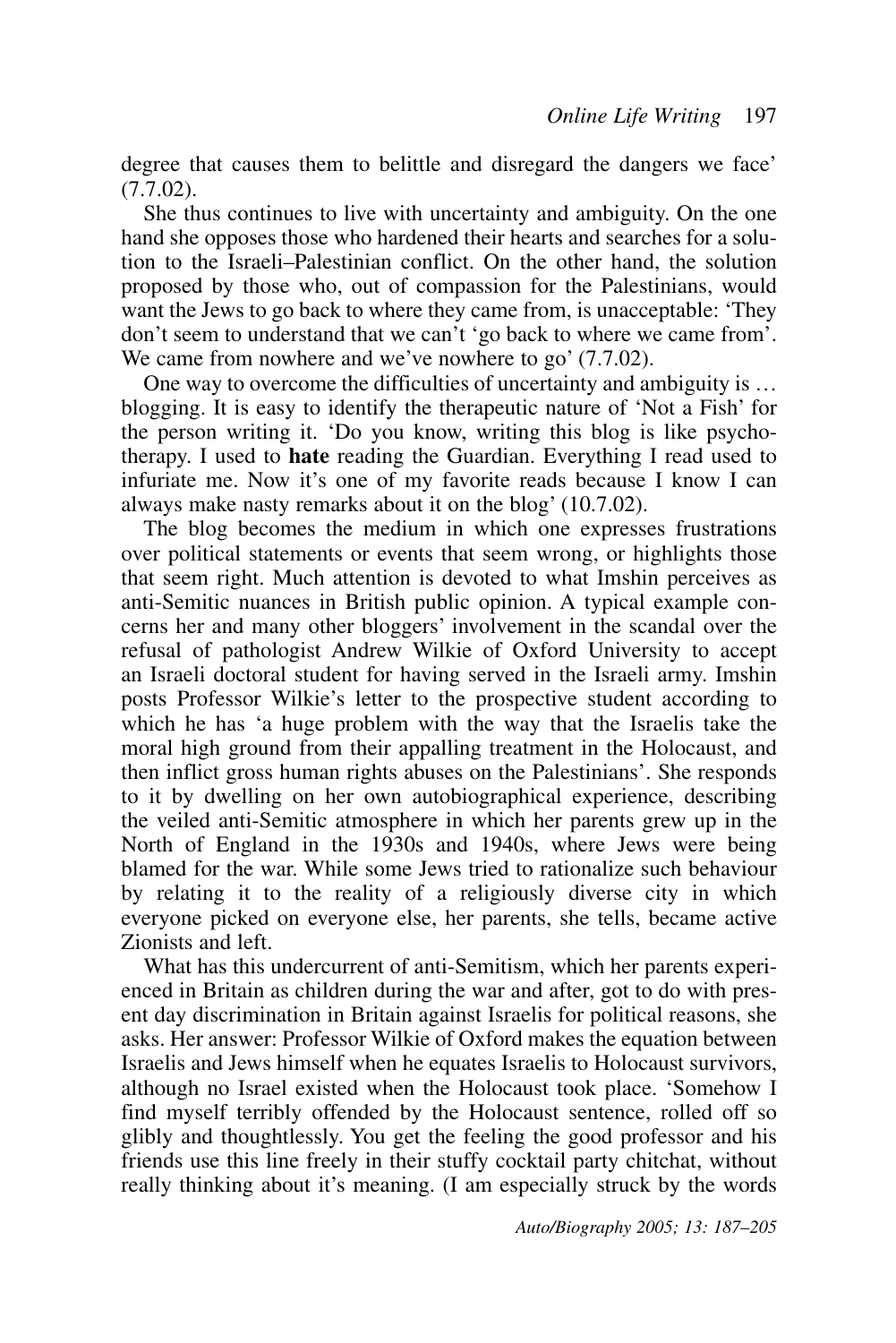"appalling treatment". Appalling Treatment?! What a wonderfully British understatement.)' (28.6.03).

This entry demonstrates the blogger's feeling that many British intellectuals are wrong in their treatment of the Middle East conflict. When she comes across the following piece from George Orwell's 1945 essay 'Notes on Nationalism', she posts it without further comment:

It is, I think, true to say that the intelligentsia have been more wrong about the progress of the war than the common people, and that they were more swayed by partisan feelings. The average intellectual of the Left believed, for instance, that the war was lost in 1940, that the Germans were bound to overrun Egypt in 1942, that the Japanese would never be driven out of the lands they had conquered, and that the Anglo-American bombing offensive was making no impression on Germany. He could believe these things because his hatred for the British ruling class forbade him to admit that British plans could succeed. There is no limit to the follies that can be swallowed if one is under the influence of feelings of this kind. I have heard it confidently stated, for instance, that the American troops had been brought to Europe not to fight the Germans but to crush an English revolution. One has to belong to the intelligentsia to believe things like that: no ordinary man could be such a fool

 $(9.8.02)$ 

The blogger makes every effort to deal with political affairs in a different way than do traditional intellectuals. When asked by another blogger what she thinks of Holocaust denial she writes she is not very good at putting over a philosophical point at the best of times, especially while she is on a diet. She admits, as few pundits probably would, that the issue of Holocaust denial is simply too big and scary for her. While some like Professor Wilkie seem to see Israel's preoccupation with the Holocaust as some sort of manipulation, she is 'still trying to come to terms, to grasp, to understand the meaning, or the lack of it, and to learn to live with the feeling of loss that somehow persists' (5.7.03).

The rejection of common intellectual modes of political debate and their replacement by personal reflections allows the blogger to make occasional arguments that are not fully thought through but do appeal to common sense, as when she deals with the controversial security fence built by Israel to separate between the Jewish and Palestinian populations. Speaking of the Palestinians, she writes:

They want a state, right? The state will have an internationally recognized border, right? The state will also have internationally recognized passports, right? Palestinians wanting to work in a neighboring state will have to use those internationally recognized passports to cross that internationally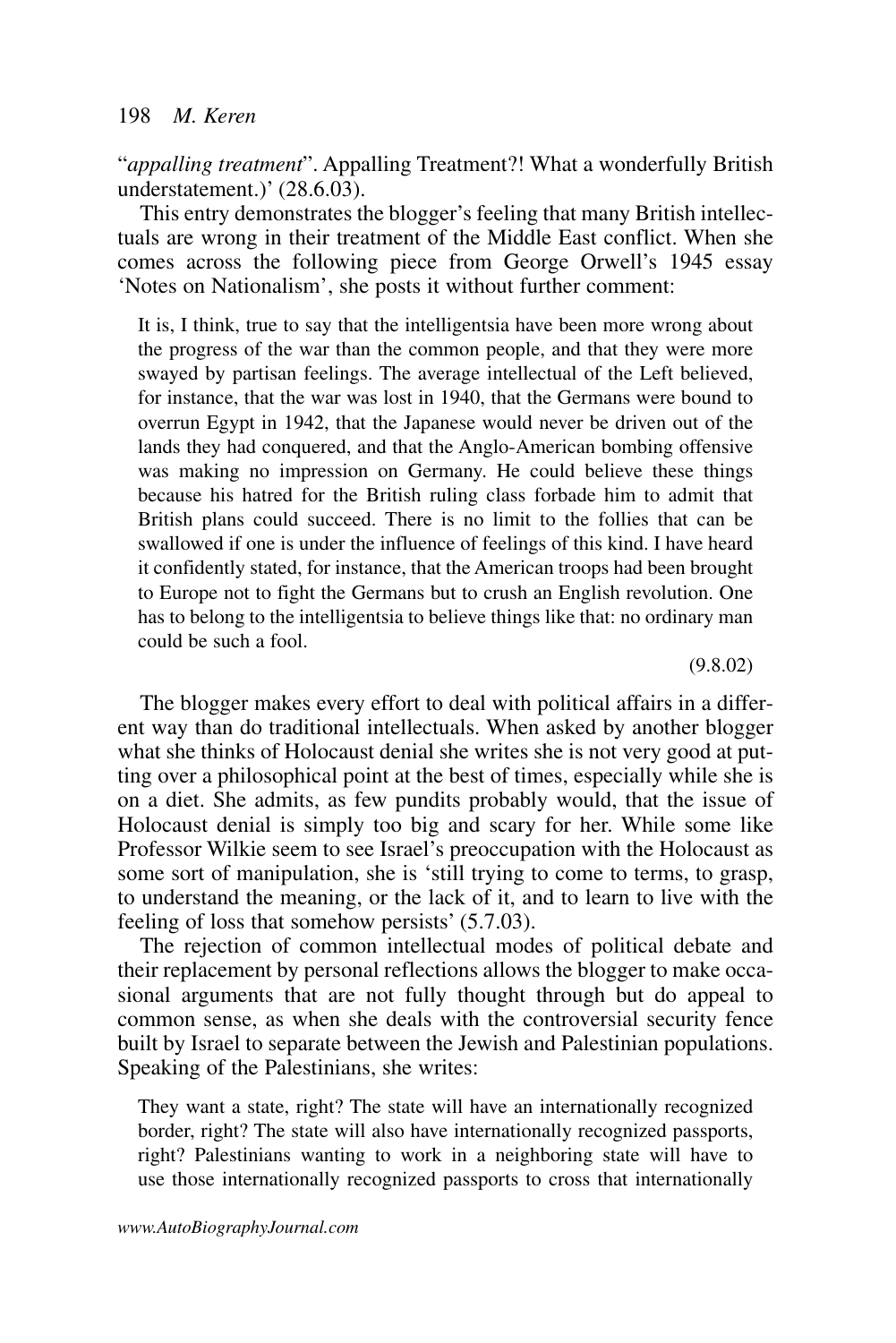recognized border in order to work in that neighboring state, right? So what's [their] problem with the security fence? Is it so important for them to be able to infiltrate the neighboring state, illegally? Why is that, exactly?  $(20.7.02)$ 

This outcry neglects important elements such as the Israeli government's policy of erecting the fence in accordance with the political interests of West Bank settlers rather than the economic needs of West Bank Palestinians. It does however expose the fact that the Palestinian opposition to the fence focuses less on concrete grievances than on an all-out objection to any conflict management measure: 'They don't want to be fenced in, they say. Well, what the hell DO they want?'  $(20.7.02)$ .

It is interesting to follow the rejection of rigid ideological positions also in the blogger's writings on internal politics in Israel. This may stem from a personal trait hinted at when Imshin mentions how the television set in her home serves as a place of refuge for some of her daughters' friends whose ideological parents ban television sets in their homes. A typical entry concerns the Eastern Democratic Spectrum, a radical political group pursuing the cause of 'Sephardi' Jews (Jews from Arab countries). Imshin, whose husband is reportedly a Sephardi Jew himself, supports the group's lobbying for equality and impartiality in the distribution of state investments in education and housing, agrees that the rich history and culture of Sephardi Jews should be taught in schools, and praises the moderation she encountered in online communication she had with its leader. Analysing, however, the group's publications, she is unwilling to go along with the romantic yearnings she identifies in them for the past in Arab countries and the hatred conveyed in them towards Jews of European origin. 'I agree there has been discrimination. I agree we must work to close social and economic gaps. I think investing in education in poor and peripheral areas is paramount. But seeing the discrimination as intentional and conspirational is ... wrong and can be harmful' (28.7.02).

After being called by someone a 'leftie, she writes she refuses to be identified as either 'left' or 'right'. This refusal sums up the politics of the lengthy diary, whether it deals with religious fundamentalism, feminism, the right to die, the Palestinian leadership, the Iraq war, provincialism, globalization and dozens of other issues. For example, she says she feels compassion for those who haven't been lucky and donates generously to charity, but refuses to feel guilty about being relatively well off. She believes the state should supply all citizens with education and health care but also in strict law and order measures. She believes in taking care of the environment, but not at the expense of human lives. She thinks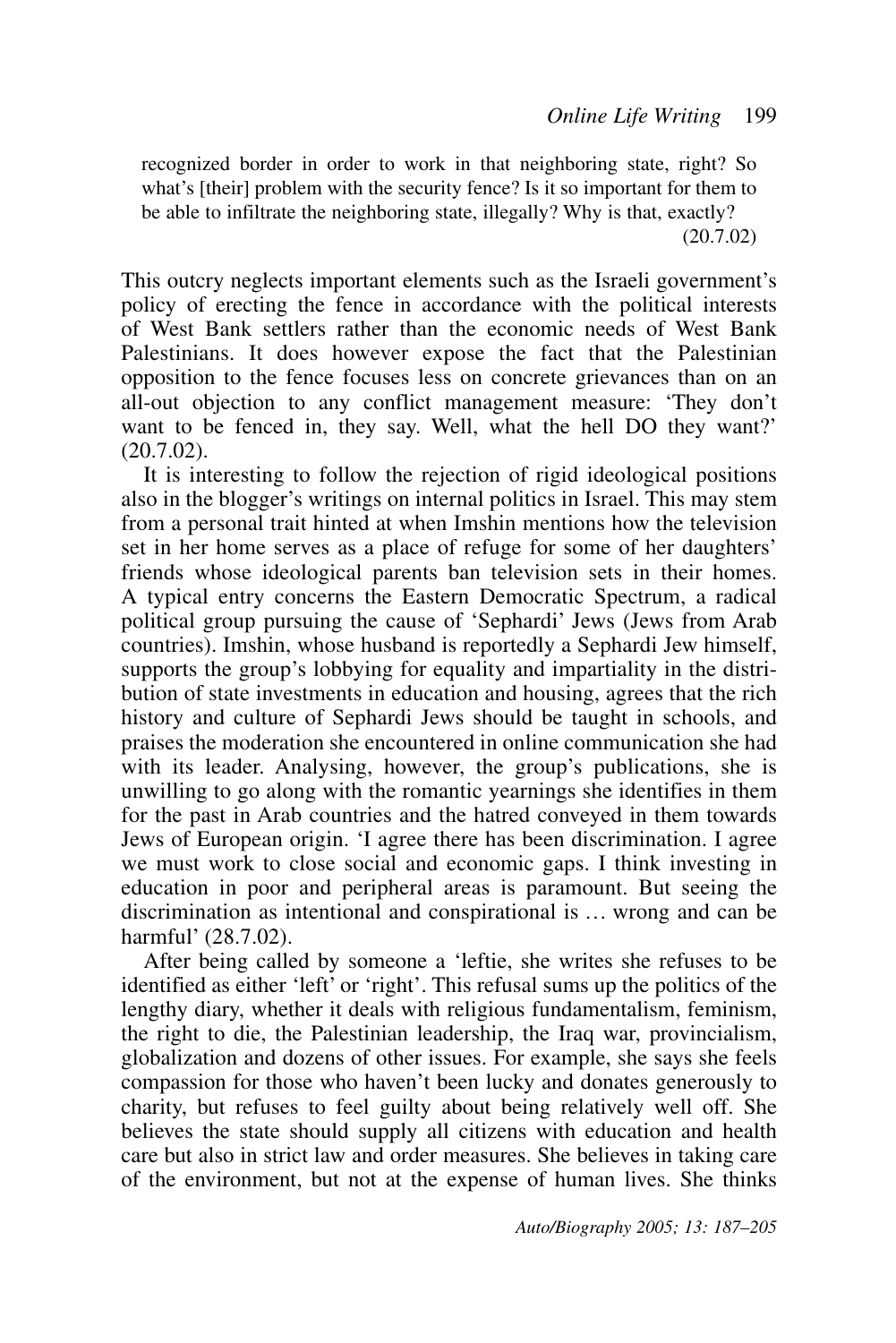abortion is murder, but is nevertheless pro-choice. She even diverts from the trendy anti-globalization trend, seeing nothing wrong with McDonald's, Coca-Cola and other multinationals:

It is my responsibility, as a parent, to make sure my children get a balanced diet and I see no harm in these companies offering their wares, as long as they don't force me to consume them. Living as I do, in a little country, far from the affluent centers of 'modern civilization', I am grateful for the considerable material (and even spiritual) improvement in my life that Globalization has brought about. Moreover, I fail to see how it is possible to globally solve global problems without Globalization'.

 $(9.10.02)$ 

## **CONCLUSION**

With an estimated three million bloggers at present on the Web, any generalization about this new medium, based on one case or on a sample of cases (which is hard to construct for lack of a stable universe of blogs) would be premature. However, the analysis proposed here of an online diary by a woman trying to survive the burdens of Israeli life sparks the idea that an alternative to traditional intellectual discourse may be emerging on the World Wide Web. Imshin does not pretend to share the qualities attributed to academics, columnists and other masters of public discourse; she does not present herself as cultured, highly educated, or endowed with charisma. Yet, judging by the responses she gets to her postings, her online diary probably appeals to more readers than many public speakers reach out to. She found a means of expression that allows her to make sense of her surroundings and make others think about them. This is particularly meaningful in a society in which individual concerns are not highly regarded.

At times, Imshin calls for dialogue with people of opposite views. She regrets the collapse of dialogue between Jews and Palestinians and expresses her unexplained urge to spend a Sabbath night with West Bank settlers in spite of her objection to them:

I am strongly opposed to these people and their behavior. I think they should be evacuated, the sooner the better. They are serious obstacles to any possibility of peace in this region. So why am I fascinated with the idea of spending time there? Is it just an anthropological interest or is there something more?

 $(1.9.03)$ 

But blogging, to her, is more a means of self-expression and selfexploration than of dialogue. For example, after an entry in which she took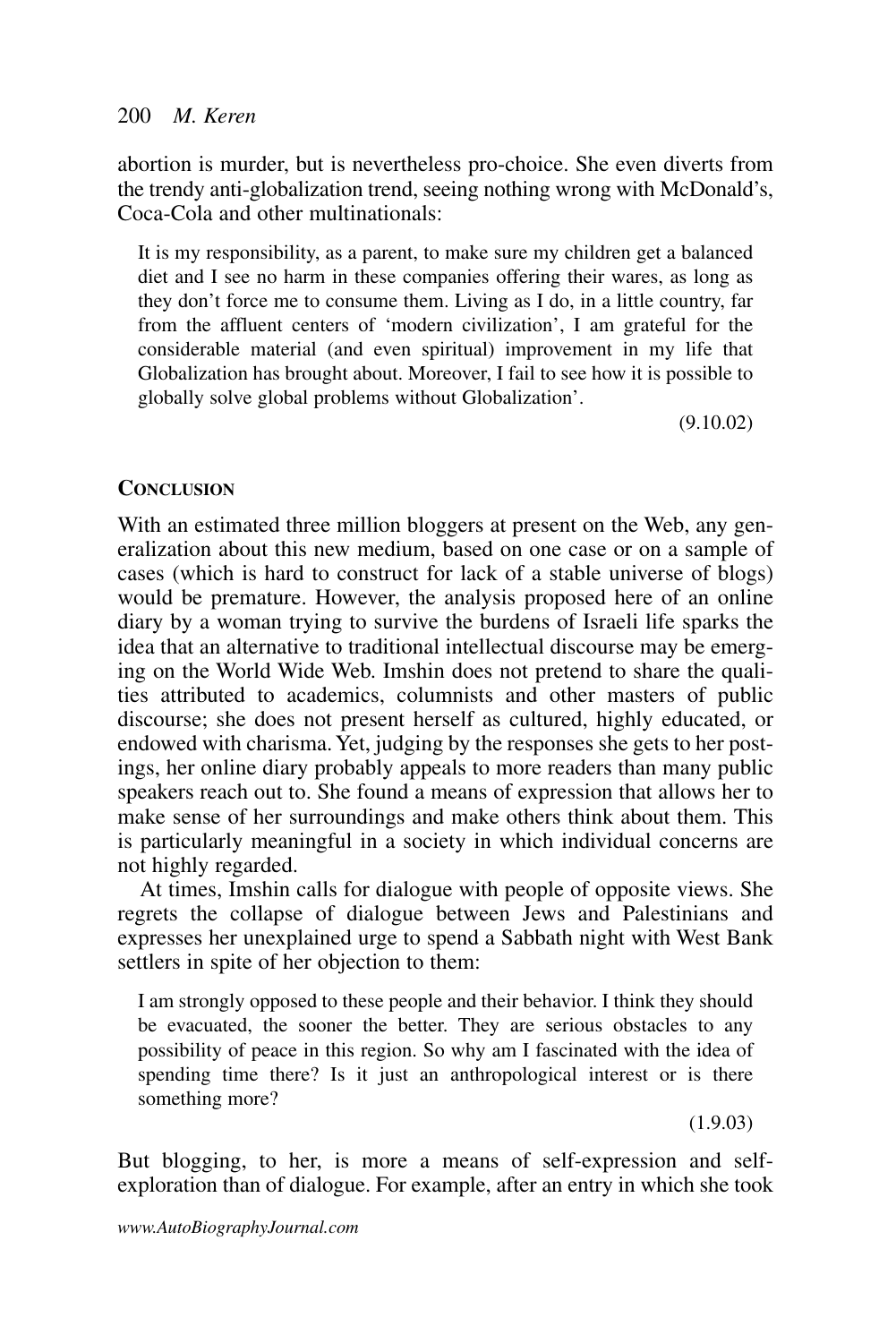issue with an article about universal love and peace she got into an email exchange with the writer of the article, and admits it was rather exhausting. 'This blog is not a discussion', she writes. 'You don't like what you read, you go read something else. ... I need to be around people who see things as  $\overline{I}$  do' (27.2.02).

Meditation comes more naturally to her than communication. She has a great interest in Buddhism and her whole blogging experience may be seen as a meditation intended to maintain inner control when the outer world seems to go out of control. She is more an autobiographer than a journalist; her aim is not to make a point but to write a life in order to make sense of it. This is why she feels uncomfortable when she realizes that her diary sparks online debates: 'I'm feeling a bit overwhelmed by all these lively discussions on my comments. I realize that I have certain responsibility for the content of the comments because it's my blog. So behave yourselves, you lot! Oh, and please don't use my comments for dealing in illegal substances or inciting to violence'  $(18.11.02)$ .

While she sometimes acknowledges responses to her entries as eye opening, she admits she is detached from them.

It's like: you kids feel free to chat among yourselves while I sit here quietly and stare out into oblivion. This will sometimes happen to me when I'm sitting with a group of 'real-life' friends. I lose track in the middle of a discussion and then I tend to either daydream; go check up on the bookshelves (if I'm in someone else's home); wonder into the kitchen and end up helping the host/ess with the tasties; strike up a rival conversation or watch the smaller kids playing (usually most rewarding).

 $(18.11.02)$ 

This may be a source of concern for, as important as meditation is to the individual, society needs dialogue. It is hard to disagree with Karl Mannheim (1936), Karl Popper (1945), Martin Buber (1971), Jürgen Habermas  $(1992)$  and others who placed dialogue at the centre of both the advancement of knowledge and social civility. Bloggers are sometimes seen as engaged in dialogue. As Sorapure has suggested, the Web's interactivity and the immediacy of its publishing enhance that aspect of diary writing concerned not with solitary and private reflection, but with communication and community. To her, the online diary is anything but private, especially since many diarists use the medium to make connections with others (Sorapure, 2003). Bloggers form discursive communities in that they are aware of each other, post selected media items for each other, exchange information, develop a degree of stratification and even follow power and status hierarchies. As Cindy Curling puts it.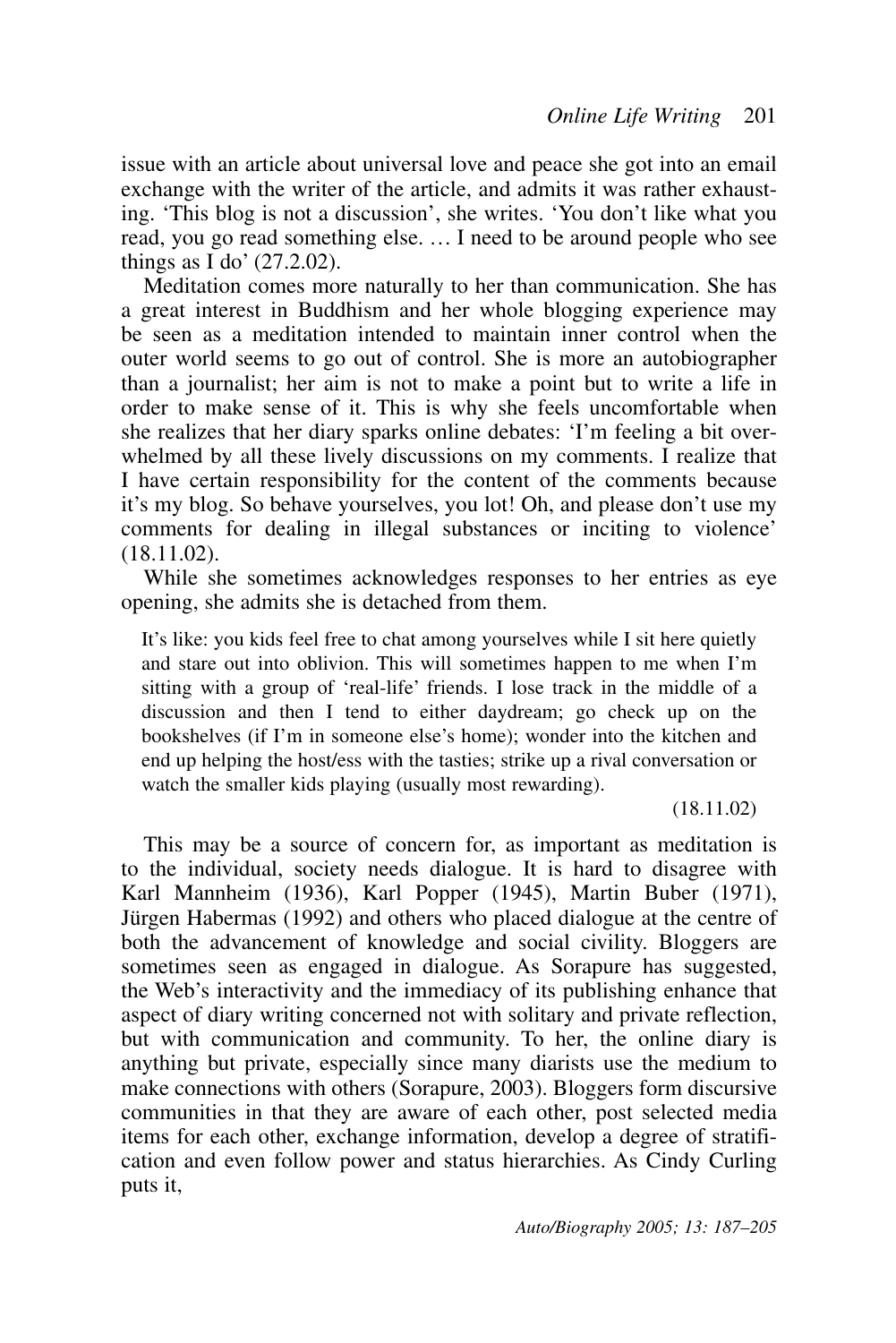## 202 M. Keren

People who write blogs tend to think of themselves as a community, and within that community there are neighborhoods of people with common interests. These neighbors keep in close touch, and spend time showing each other their best new information. If the neighborhood where you grew up was like mine, there were a few houses where all the kids gravitated because those folks had the swing set, the wading pool, the popcorn, and got the new Atari games first. Weblogs work in similar ways.

(Curling, 2003: 5)

However, it is hard to consider the exchange between bloggers as a public dialogue of the kind advocated by the above philosophers. For one, we know little about the online diarists besides their nicknames. We have just discussed the diary of a woman nicknamed Imshin who may not even be a woman but the product of Web designers inventing her on the anonymous Internet. Or she may be a woman who decided to invent a false identity. And even if she presented to us what she considers to be her true identity, she is still not obliged to do so over time or to provide us with more than passing thoughts that can be altered from one day to the other. At one point, she admits she is simply engaged in 'chatter'<sup>.</sup>

The thing is we don't know what's right. Nobody knows. Is there any one answer to anything? Is there really any one path which, if taken will bring an end to all, or even most, ills? Can we ever say that about anything?... Let's take the middle way, said the Buddha, but where does that pass?... And we chatter on, because that's what we do. Round and round and round in circles. What's the point? Well, it passes the time, for one thing. ... So I'll keep on chattering on this blog. Just don't take me too seriously. Tomorrow I may very well be saying the exact opposite of what I was saying yesterday.

 $(13.11.02)$ 

This statement provides a more realistic picture of the nature of blogging, it seems, than that drawn by scholars who stress the contribution of the Internet to deliberative democracy. Lincoln Dahlberg classified these scholars into three 'camps': a communitarian camp, which stresses the possibility of the Internet as enhancing communal spirit and values, a liberal-individualistic camp, which sees the Internet as assisting the expression of individual interests, and a deliberative camp, which promotes the Internet as the means for an expansion of the public sphere of rational–critical citizen discourse. Dahlberg himself is optimistic about the prospect of online deliberative democracy, believing that under appropriate structural management of the discourse, the Internet may become a means to expand the public sphere (Dahlberg, 2001).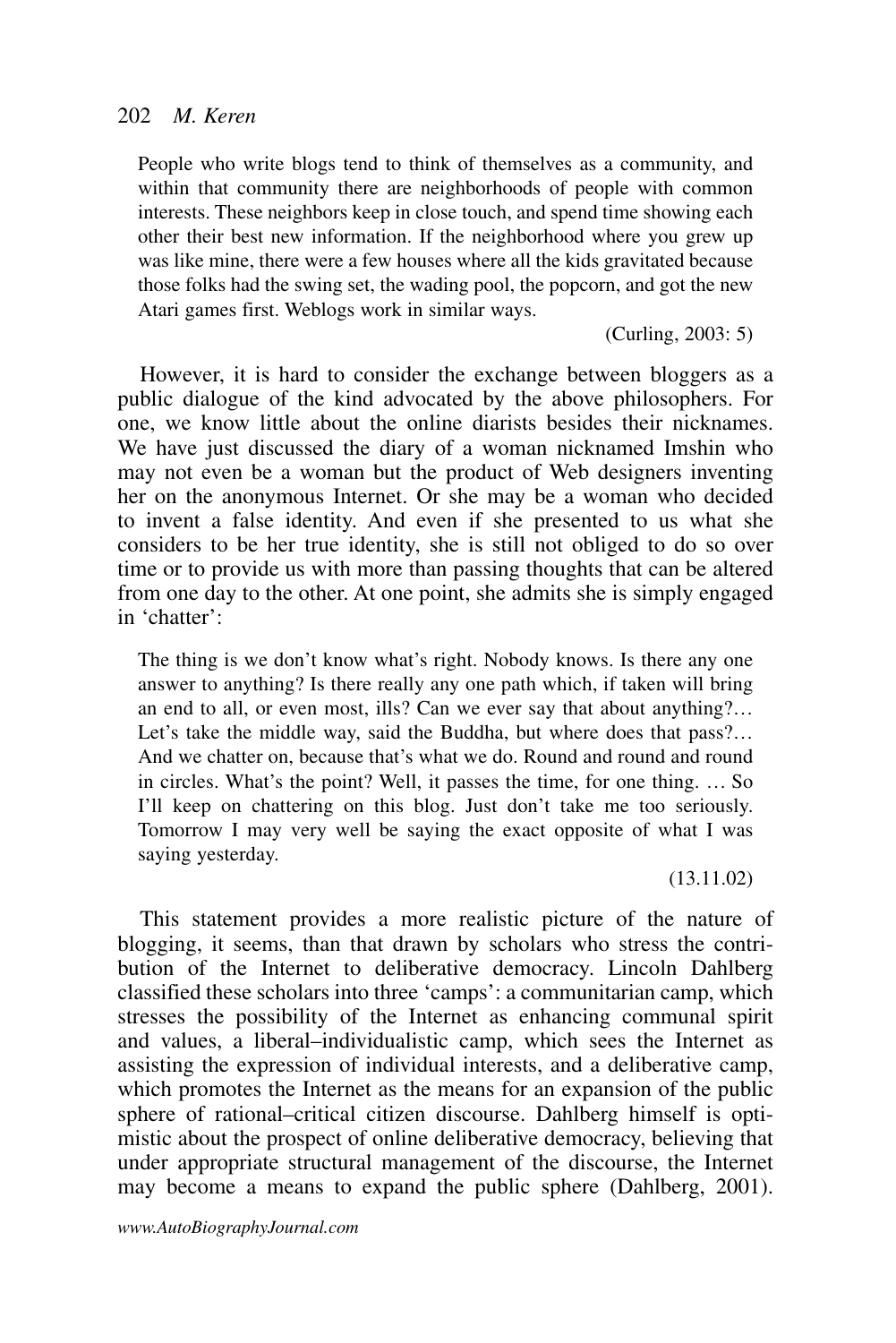However, I tend to agree more with Benjamin Barber, who casts doubt on online communities as fulfilling the requirement of a deliberative democracy. As he puts it, 'lolling in your underwear in front of an electronic screen while accessing with your dancing fingers the pixels generated by anonymous strangers across the world is not my idea of forging a community of concern or establishing common ground, let alone cementing a trusting friendship' (Barber, 2003: 39).

Online life writing attracts us to texts without having a way of knowing whether the identities presented in them are real or fake. This is acceptable in novels, plays and movies that are situated between fiction and reality, but not in blogging, which involves the gradual formation of trust toward individuals who become selectors of media content for many people, substituting for a mass media that is widely mistrusted. Thus, while emancipating us in one way, blogging subdues us to the well-known dangers of virtual reality (see Evans, 2001; Katz and Rice, 2002; Kolko, 2003). Moreover, as we look at the new medium of blogging for meaning and guidance in a turbulent world, we face the danger of being guided or misguided by irresponsible elements. The Internet lacks responsibility: nicknames come and go, statements can be written without giving them much thought, promises can be made that do not have to be kept, and so on, while as members of society we are in need of human dialogue in which ideas are exchanged, issues raised, interests articulated, and compromises made. Blogging provides an exciting new arena for public discussion, but it suffers from the anonymity of the Web. What is missing in the bloggers' discourse is responsibility – the responsibility of human beings towards each other, and towards the maintenance of a dialogue conducted not in virtual reality but in real life.

### **REFERENCES**

- Barber, B.R. 2003: Which technology and which democracy? In Jenkins, H. and Thorburn, D., editors, Democracy and the new media, Cambridge, MA: MIT Press, 33-48.
- Bennett, J.C. 2001: Anglosphere: the new reformation? United Press International, 29 December. UPI: <http://www.upi.com/view.cfm?StoryID=28122001- $050733 - 7164r > (3 December 2004).$
- Bronson, S. 2004: Web diaries become hot medium for talk in Israel. *Haaretz.com*, 17.4.2004. Haaretz.com: <http://www.haaretz.com/hasen/spages/416090.html> (3 December 2004).

Buber, M. 1971: *I and thou*. New York: Free Press.

Colas, D. 1997: Civil society and fanaticism: conjoined histories. Stanford, CA: **Stanford University Press.**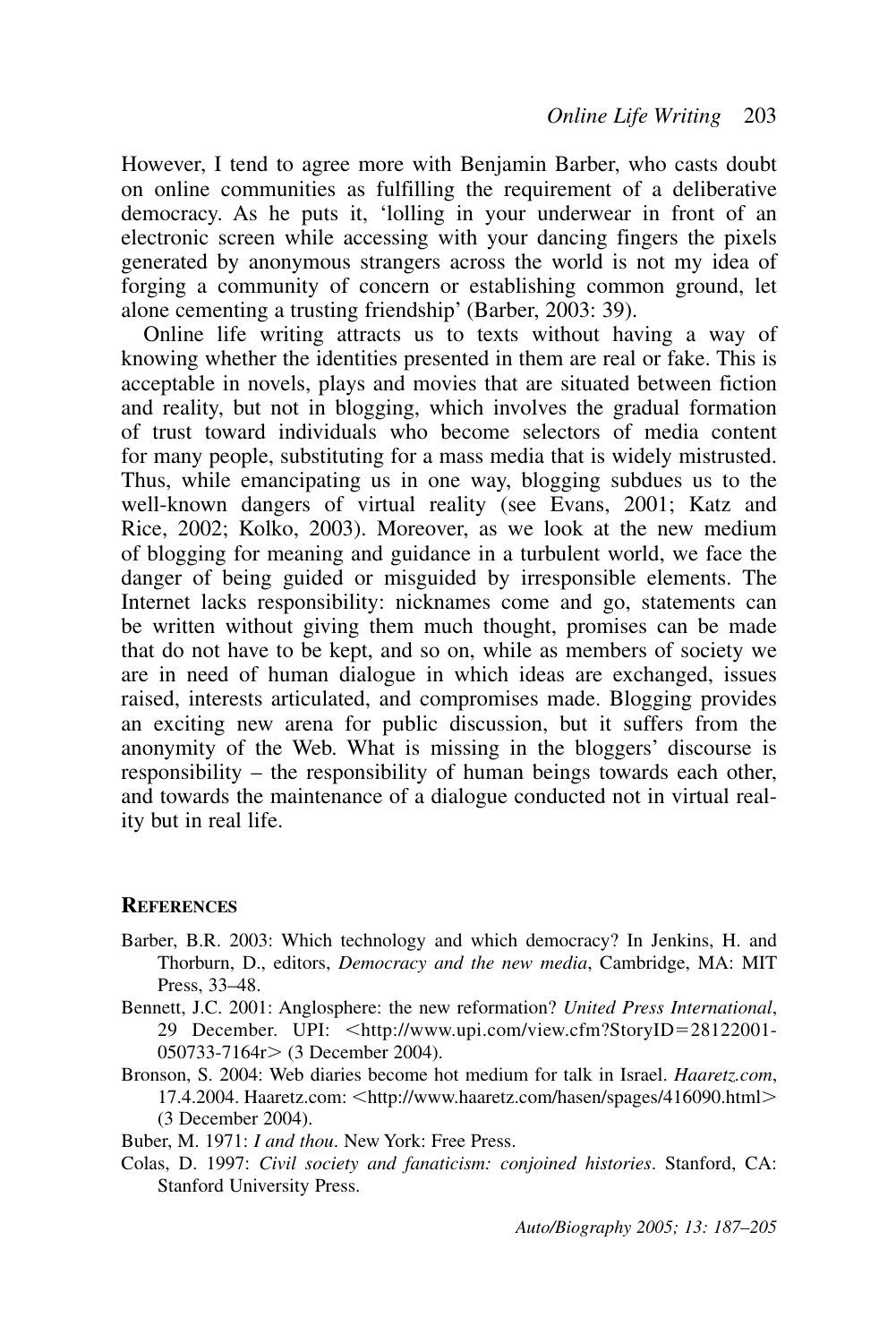- Curling, S. 2003: A closer look at weblogs. LLRX.Com, 4 May 2003. LLRX.Com: <http://www.llrx.com/columns/notes46.htm> (3 December 2004).
- Dahlberg, L. 2001: The Internet and democratic discourse: exploring the prospects of online deliberative forums extending the public sphere. Information, Communication & Society 4, 615-33.
- Evans, A. 2001: This virtual life: escapism and simulation in our media world. London: Fusion
- Habermas, J. 1992: The structural transformation of the public sphere: an inquiry into the category of bourgeois society. Cambridge, MA: MIT Press.
- Halkin, H. 2004: Politics and the Israeli novel. Commentary 17 (April), 29–37.
- Horowitz, D. and Lissak, M. 1989: Trouble in Utopia: the overburdened polity of Israel. Albany, NY: State University of New York Press.
- Goldfarb, J.C. 1998: Civility and subversion: the intellectual in democratic society. Cambridge: Cambridge University Press.
- Katz, J.E. and Rice, R.E. 2002: Social consequences of Internet use: access, involvement and interaction. Cambridge, MA: MIT Press.
- Keren, M. 1989: The pen and the sword: Israeli intellectuals and the making of the nation-state. Boulder, CO: Westview.
- Kolko, B.E., editor, 2003: Virtual publics: politics and community in an electronic age. New York: Columbia University Press.
- Lila, M. 2001: The reckless mind: intellectuals in politics. New York: NYRB.
- Mannheim, K. 1936: Ideology and Utopia. New York: Harcourt.
- Morris, B. 2004: Politics by other means. New Republic 17 March 2004.
- The Normblog Profile 38: Imshin. In Normblog: the weblog of Norman Geras, 11 June 2004. Normblog: <http://normblog.typepad.com/normblog/2004/06/ the\_normblog\_pr\_1.html>  $(3$  December 2004).
- Popper, K. 1945: The open society and its enemies. London: Routledge.
- Rainer, T. 1998: Your life as story: discovering the 'new autobiography' and writing *memoir as literature.* New York: Putnam.
- Said, E.W. 1994: Representations of the intellectuals. New York: Vintage.
- Shils, E. 1970: The intellectuals and the powers: some perspectives for comparative analysis. In Reif, P., editor, On intellectuals, Garden City, NY: Anchor Books,  $27 - 51$ .
- Sorapure, M. 2003: Screening moments, scrolling lives: diary writing on the web. Biography 26 (Winter), 1-23.
- Traverso, E. 2004: Intellectuals and anti-fascism: for a critical historization. New Politics 9 (Winter), 91-101.
- Walzer, M. 1995: The civil society argument. In Beiner, R., editor, Theorizing citizenship, Albany, NY: State University of New York Press, 153-74.
- Wildawsky, A. 1987: Speaking truth to power. New Brunswick, NJ: Transaction.

Wolfe, A. 2004: The new pamphleteers. The New York Times, 11 July.

## **NOTE ON CONTRIBUTOR**

PROFESSOR MICHAEL KEREN, an Israeli political theorist, holds a Canada Research Chair in Communication, Culture and Civil Society at